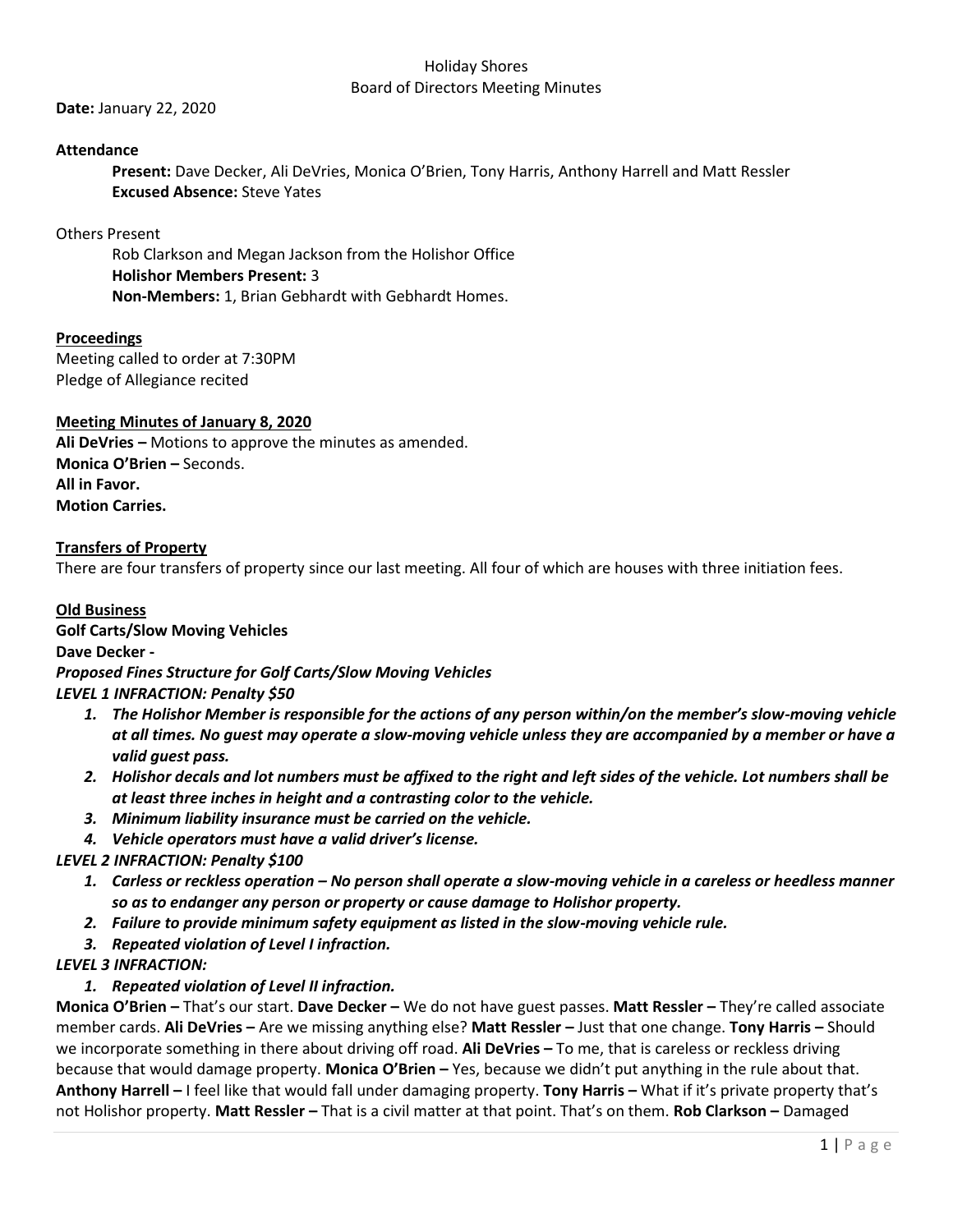#### Board of Directors Meeting Minutes

property like our north property by the pond. **Dave Decker –** Should we put something about staying on the roads? **Matt Ressler –** I think we should. If not, it's going to be a free for all. **Rob Clarkson –** It does say when 'operated on the roadway with speed limits of 35mph or less' in the rule, so it does mention roads. **Ali DeVries –** Yes, I feel like that has been stated already. **Tony Harris –** Is it necessarily careless or reckless? **Ali DeVries -** If it's not their property, it is. **Tony Harris –** I'm just wondering how we would define careless. **Dave Decker –** To add to Rob's point, are they allowed to drive these up to the north property? **Matt Ressler –** No, they need to stay on the roadways. That is where we are having the problems at. **Monica O'Brien –** What about somebody who parks their boat on a Holishor out lot and they take their golf cart with their supplies to get on the boat. Do they still have to park their vehicle on the road? **Dave Decker –** We have people parking their trucks and boats on our out lots right now. **Monica O'Brien –** That's what my point is. **Dave Decker –** Should we be allowing that? **Ali DeVries –** Do you have an opinion, Rob? **Rob Clarkson –** I'm guilty to have done that in the past. **Tony Harris –** I don't have a problem with it if they are not tearing up our property. **Ali DeVries –** I feel like this fines structure covers what we needed to cover. **Anthony Harrell –** I think so too. **Dave Decker –** Just for Rob's understanding, if someone takes their golf cart and drives it down an out lot to their boat, do we issue them a citation? **Monica O'Brien –** No. **Tony Harris –** I don't think so either. If they are doing donuts or cause serious damage to our property is when I advise issuing a citation. **Dave Decker –** Now, if they drive up to the north pond, do we issue them a citation? **Monica O'Brien –** Not if they're not causing damage. **Matt Ressler –** I would only if they caused damage. **Monica O'Brien –** As long as they are following common sense and not trying to be careless. **Matt Ressler –** Common sense isn't so common. **Ali DeVries –** The only thing we need adjusted in the verbiage for this is change to associate member pass. **Dave Decker –** A valid associate member card. Does anyone have any other tweaks, adjustments or comments? **Tony Harris –** We have the safety requirements listed in the actual rule, does that need to be in the fines structure also? **Monica O'Brien –** That was also covered under failure to provide minimum safety equipment as listed in the slow-moving vehicle rule. **Dave Decker –** That's under the level two infraction list. **Tony Harris –** I was just thinking if someone doesn't have their lights turned on. **Dave Decker –** Then that would be considered careless or reckless if they are driving around without lights at night. **Jerry Theodore, 1346 –** I just need a clarification. I know in the written rule it talks about all-terrain vehicles, but why is it titled Slow-Moving Vehicles? That seems misleading to people. **Dave Decker –** The actual state law is titled Slow-Moving Vehicles, and this is referencing the rules associated with that. That would be my reason for that title. **Tony Harris –** I would say that and the rule itself that we are defining all golf carts and all-terrain vehicles. **Dave Decker –** They still have to meet the requirements that we listed here. **Jerry Theodore, 1346 –** Does the state include all-terrain vehicles in their rule? **Dave Decker –** Yes. **Ali DeVries –** We want to stick with their verbiage. **Ali DeVries –** We need to discuss stickers, or do we have a plan for that? **Dave Decker –** We have to buy or get some. **Rob Clarkson –** I'll have a quote at the next meeting. **Dave Decker –** Just go ahead and buy them because we are going to need them. **Matt Ressler –** How many should we order? **Dave Decker –** Rob, use your best judgement. **Matt Ressler –** I'm fine with that.

**Ali DeVries –** Motions to approve rule and fines structure as submitted. **Anthony Harrell –** Seconds. **All in Favor.**

**Motion Carries.** 

#### **Fishing Committee**

**Matt Ressler –** Two months ago, the Fishing Committee discussed the stocking of our lake. After speaking with Fred at that meeting, the dollar amount we are stocking is for a fifty-acre lake. We were going to ask for an increase of our stocking funding for next year and the years after. We are nowhere where we need to be for stocking. I originally thought it was but \$6,200, but we are at \$6,500, so we are way under for the size of the lake we have. The Tiki Bar Bass Club is putting fish structure into the lake to try to preserve the hatch we are getting now. The cost for fish has gone up as you can see on the spreadsheet. In 2008, we were at a \$1.40 per fish and now we are at \$2.25 per fish. I have two proposals here that I feel we need to look into. The fishery brings a lot of people out here. **Ali DeVries –** How much more money are you looking for? **Matt Ressler –** How much do we need to have adequate stocking for our size lake? **Ali DeVries –** Yes, what are you asking for? We are going to have to find it, right? **Matt Ressler –** I have two different proposals here, one of them is \$10,000 for 2020, and a 2% increase every year after. The second proposal is \$6,500 for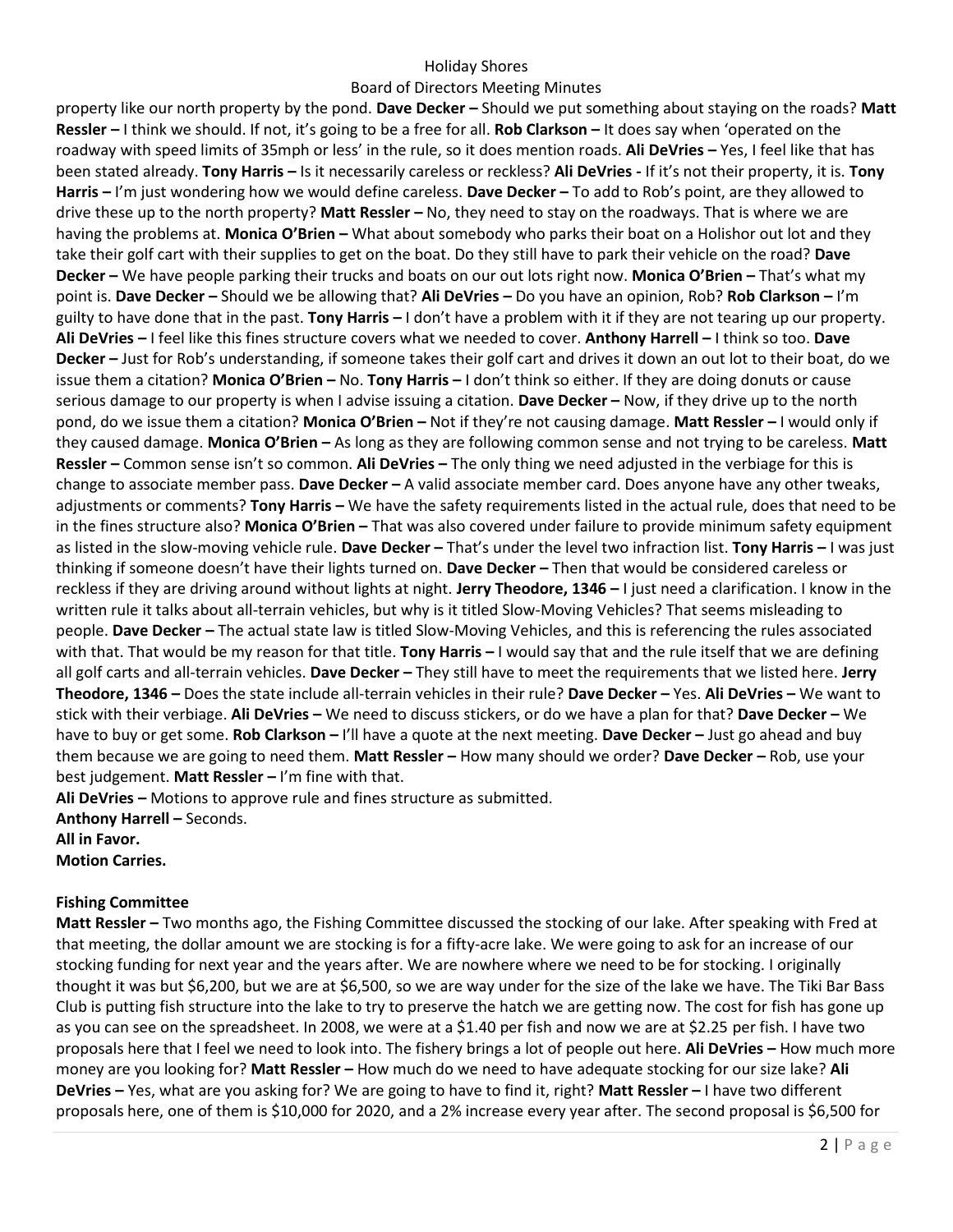#### Board of Directors Meeting Minutes

2020 with an increase of 20% and a 10% increase for 2021 with a 2% increase every year after. **Dave Decker –** How much money is that? **Matt Ressler –** About \$17,000. **Ali DeVries –** How much do we put in now? **Matt Ressler -** \$6,500. **Dave Decker –** How many acres is our lake? **Monica O'Brien –** Our lake is 435 acres. **Anthony Harrell –** I think the numbers are a lot higher than that. What we were told, we are currently stocking for a fifty-acre lake, so the total amount would be eight times higher to stock the whole lake, which is about \$48,000. I think the proposal with the 2% increase each year with either option we choose, may get us there eventually, but it's going to take some time. In addition to this, with putting in the structure to help protect the fish from the natural spawn. Hopefully we will have some increases from that as well, so we do not meet that \$48,000 requirement. **Matt Ressler –** That is why we are putting structure in the lake. **Anthony Harrell –** That is what the Tiki Bar Bass Club is paying for. **Monica O'Brien –** What other kind of structure is going into the lake? I know we've always used Christmas trees. **Anthony Harrell –** It is a PVC structure, so it has a concrete base with flexible PVC tubing. **Monica O'Brien –** That way it is more permanent. **Anthony Harrell –** Yes, it is permanent, and it will not float up. **Monica O'Brien –** Will it survive anchors being pulled in? **Anthony Harrell –** Yes. **Rob Clarkson –** I'm pretty sure these structures are being put under docks. **Ali DeVries –** I think the first question is do we have that money in our budget? **Tony Harris –** No, we don't. I know where we can find it for 2020 but I'm not sure where to look for 2021. **Dave Decker –** Basically, if you're going to take it from anywhere, you're going to take it from roads. **Matt Ressler –** I'm not saying we need it right now, but this is something we really need to look into to preserve our lake. Maybe we can figure it into next year's budget. **Dave Decker –** The 2021 budget is being created right now. Tony already has a first cut budget for 2021. **Matt Ressler –** Tony, is there a possibility you could find this in the 2021 budget? **Tony Harris -** Unless we have more members pay or something comes in under budget. I think we have nailed down a lot of our expense lines. It's going to be tough because the 2021 budget is pretty tight with the wage increase for 2021 and work to be done on the roads. I will look to see what I can do. **Dave Decker –** I think from a Board's perspective, we need to make the decision and give you direction on what to do for the 2021 budget. We have the 2020 in front of us, which we are just doing a revision based upon what I'll say, normalizing those numbers. I don't think it's appropriate for us to be changing what the membership approved specifically for that. What we've done is tweak the ones that we know better what the salaries are, the hourlies are, what the maintenance costs are going to be, and we know what carry over we have for the roads. That is why we are doing the revised budget. If we are going to make a revision to the amount of money we are using for stocking, we have to be making that for 2021. You have to be working on that now so we can approve it for the Annual Meeting packets. I think the Board sitting here needs to make a decision to increase the amount we are funding for in 2021 and give that recommendation and direction to Tony. I'll tell you that forcing an increase on a line item in the budget is a bad idea. We don't even have a forced increase for our annual dues. That's my thought. If you guys are thinking you want to do an increase for the fishery, you need to give Tony that direction right now and not wait because by the time we start talking about the budget, it's time to approve or deny it before the Annual Meeting. **Ali DeVries –** I think we should see if we have any low hanging fruit where we don't have to move things around very much. **Dave Decker –** I can tell you from experience and having done it multiple times and I think Tony would agree, the only place you will find low hanging fruit is roads. The rest of the low hanging fruit has been picked over the years. The only adjustment you have is you adjust your maintenance based on what costs you have and what you expect to break the next year, which is most of what our budget is. Also, utilities and salaries. **Ali DeVries –** What about if we have things under budget this year or roll over? **Tony Harris –** I would say look at the carry over for 2020. **Dave Decker –** That's a potential but that is not part of the planned budget. **Monica O'Brien –** Has anyone looked for grants for fish stocking? I don't know if it's available. This also seems like something that could be a worthy fundraiser as well too at least to catch up. When we built the deck here at the clubhouse, it took a while, but we had fundraisers. I bet the community will really support that. **Matt Ressler –** The Tiki Bar Bass Club is going to have a proposal at the meeting in February for having gun raffles. For the structures we are putting in the lake, it is about \$125 per structure. That is why we have the fishing tournaments. Once we get back on board with the structures in the lake, we will go back to supplementing the stock also like what has been done in the years past. **Ali DeVries –** The real question that we need to ask is do we want to ask Tony to remove it from roads for 2021? Or do we want this to be an option if we have carry over? **Tony Harris –** Keep in mind with that thought process is if you look at the roads we have for 2020, the money that is in there is all carry over. Meaning that when we balance the budget, there is very little new money coming out of 2020 for roads. Your ditching budget for this year we are going to spend about \$142,000 only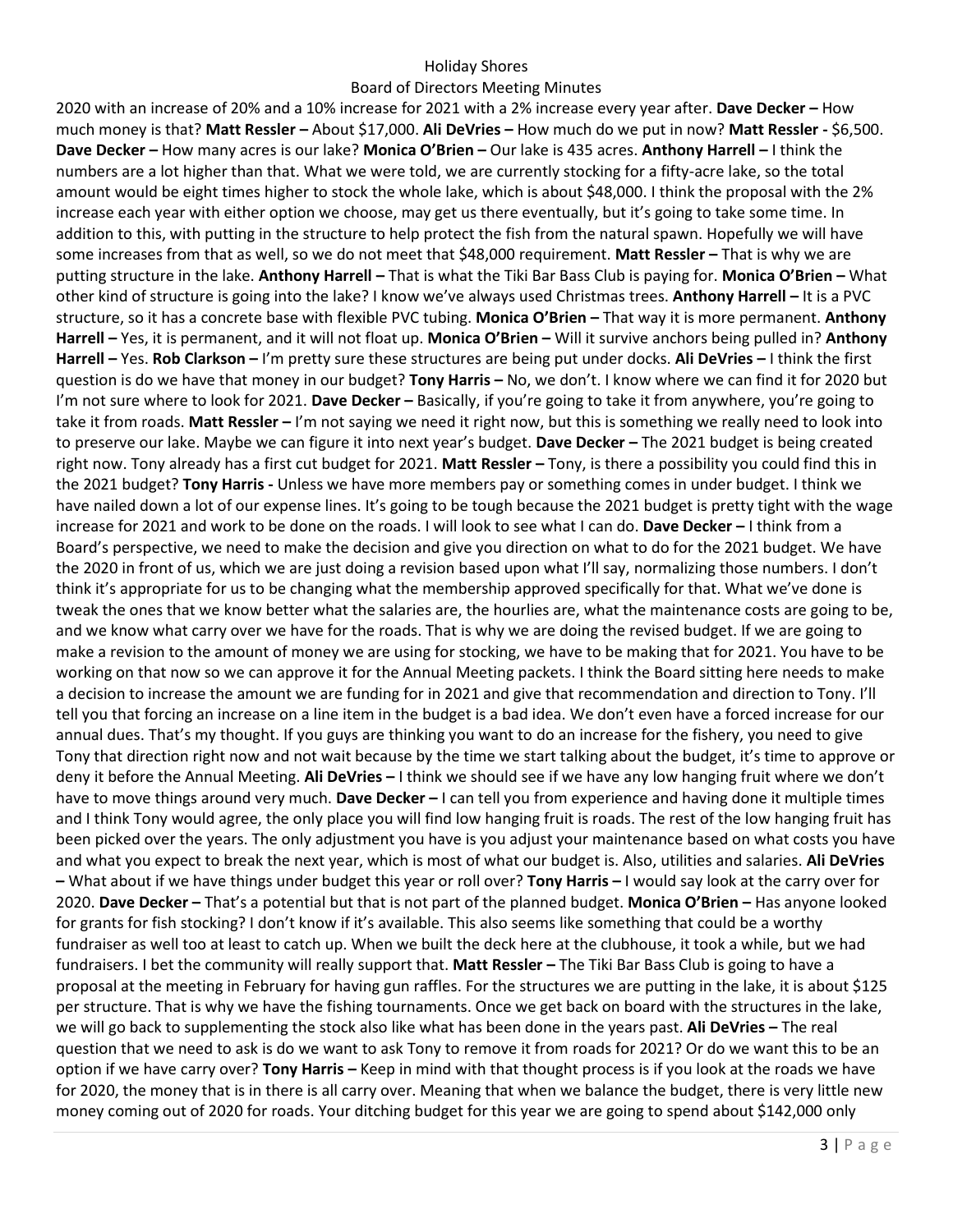### Board of Directors Meeting Minutes

because we had carry over from 2019. **Ali DeVries –** We don't have to allocate the whole carry over but we can look at it if and when there is carry over. **Tony Harris –** What I'm saying is if you're wanting to put it in the budget and take money from a line item, the budget amount that was going into roads we take in from income is maybe \$5,000 or \$6,000. In the total 2019 road budget, we spent \$22,000 and carried over \$142,000 which is \$264,000. **Dave Decker –** What do you expect the 633 account to be for 2021? **Tony Harris -** About \$280,000 less than what is in the current budget. So that is about \$139,000. **Dave Decker –** You expect all of roads, ditching and storm water for next year for 2021 budget to be \$139,000. **Tony Harris –** Yes. **Ali DeVries –** So we are spending a lot more this year? **Tony Harris –** Yes. That is all categories, so that is road repairs, engineering, road resurfacing, ditching, that's everything which is a fraction of what we allocated form 2019. **Dave Decker –** Part of what we're doing for 2020 is what was allocated from 2019, it's a little skewed. The reality is with the carry overs, our money for this year would have been \$280,000. **Tony Harris –** Without the carry over, it would have been \$139,000. **Dave Decker –** Let me try that again. We have some ditching money that we carried over. With subtracting the ditching carry over, what would have our line item been? **Tony Harris -** \$277,000. **Dave Decker –** Our budget for this year would have been \$277,000 of which \$140,000 is what we would have budgeted, and the others carry over. **Ali DeVries -** What you're saying is it's already taking a hit and we cannot do the fish? **Tony Harris –** I don't think you can do the fish in 2021 and put it in the budget. If we do better than we think in 2020 and have funds left over, we can always take that carry over and allocate it for the next year. I think that's what we want to look at for 2021. I think we need to keep that on our list for carry over at the end of the year and ear mark it to use for fishing. **Monica O'Brien –** I feel like we don't need to add anything else to this budget that we're not asking our membership for directly. It's a big change and some people may see this as only benefiting those who like to fish. For that dollar amount, I feel that this needs to go to the membership first. **Tony Harris –** They are going to get the budget when the Annual Meeting information goes out in the mail so we can make notes on what was increased. I just don't think we have the availability in the budget. **Ali DeVries –** Unless there is carry over. **Rob Clarkson –** What about a fish wish list for next year? **Monica O'Brien –** That way there are numbers. **Matt Ressler –** Do you want me to make a note that if we have carry over, we'll look into putting that towards the fish stocking? **Ali DeVries –** Yes. **Tony Harris –** Yes, at the end of the year we can bring this back up to see what we have available in the budget. **Dave Decker –** I think what Rob has proposed is to be prepared for that conversation, the folks that are recommending we spend more money on fish, I think the term was used to have a fish wish list that says if we have more money this is what I'd like to spend it on. That way when the conversation comes around at the end of this year, if there is carry over, you already have it laid out. **Matt Ressler –** What month is that in? **Dave Decker –** November is usually when we start talking about potential carry over and wish lists. **Anthony Harrell –** Dave, just to pick your brain a little bit here. I'm looking at past numbers for 2002 and 2003 association dollars. The association paid quite a bit back then. Was that carry over money? In 2002, we spent \$10,000 and in 2003 it was \$9,600. **Dave Decker –** I'll have to tell you that I have no clue. I do have a vague memory that there was I'll call it a catch-up effort done at some point in the past. Whether that is it, I honestly don't know. It sounds like the direction is nothing for the 2021 proposed budget but create a fish wish list to have ready in case there is a carry over at the end of this year to talk about adding that when that time arrives. **Ali DeVries –** I would also maybe think about having some sort of fundraiser. **Dave Decker –** They are having fundraisers for structure.

#### **By-Lot Assessment**

**Matt Ressler** – The committee had a meeting with Rob and I last week. We needed the names of who is going to be on this committee which I have more names to add, it just wasn't approved by the Board. **Dave Decker –** The only thing the Board needs to approve is the chairman. The individual members, the Board does not typically approve on a particular committee. **Ali DeVries –** Matt, are you the chairman? **Matt Ressler –** Yes. We are currently working on this topic. Just so you guys know, we are compiling all the information to see what the dollar amount would be to see if this would be beneficial to the Association. **Anthony Harrell –** How many different ways is this being looked at? Strictly by lot? **Matt Ressler –** Several different ways, by lot, by parcel and what is recorded with the county.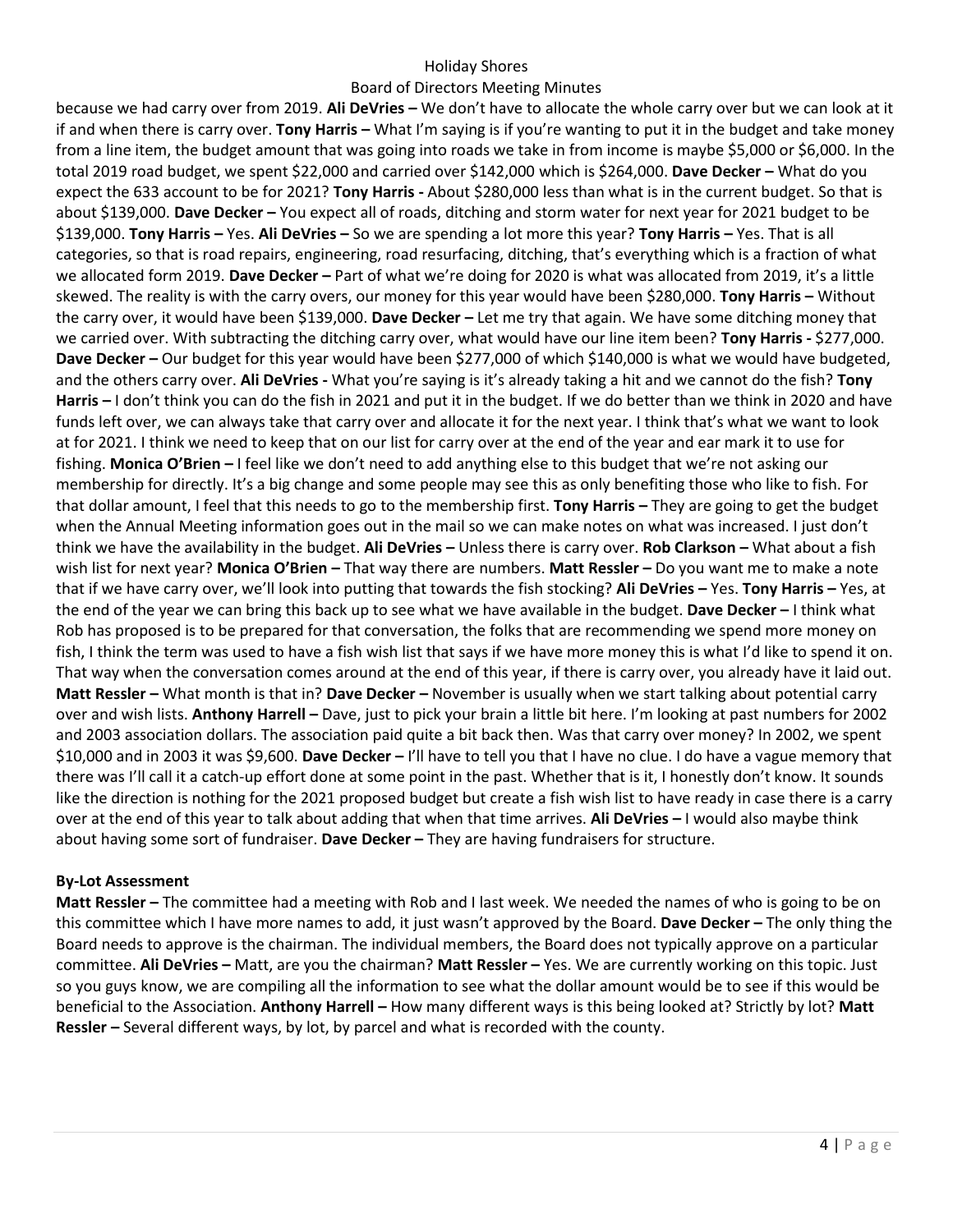#### **2020 Budget Revision**

**Dave Decker –** This is the same copy of the budget we had but with minor changes from the last version. Is that correct? **Tony Harris –** Yes. What we have here is a proposed revision of the 2020 budget. It's based on the assessments and dues paid by 1,172 members; we have 1,261 total members but those 1,172 members have paid. **Dave Decker –** Which is going up compared to what we used to use. **Tony Harris –** Yes, due to the collection efforts and the liens, more people are continuing to pay. We have been raising that number to stay in line with that. We incorporated changes in the minimum wage increases and the carry over. The carry over items that came from 2019, we allocated some money for the restaurant assuming that when we get a new restauranteur in here, there might be some repairs and stuff we may agree to do. There was money in 2019 that was allocated which may have been a 2018 carry over, there is \$35,000 here from that. **Dave Decker –** Which we carried over the same amount we had allocated from 2019, we just allocated for 2020. **Tony Harris –** Yes. We have the 2019 ditching which is \$142,000. We have maintenance building improvements that amounts to approximately \$8,000. We have \$2,600 for the replacement signs at the main gate. We had the remaining carry over was used for the 2020 ditching money, there is a note there for \$138,000. That is what makes up your carry over amount. **Dave Decker –** The approved budget was for \$11,200 but based upon historical numbers, we believe we are going to hit a higher number, so we budget for that. That is why we are doing this review and revision. **Tony Harris –** Yes, what we do is go over the numbers from 2019 to see how we did and what we spent. We wait until 2019 is complete to finalize those numbers and tweak the categories if we had changes in items like insurance costs for example so we can plan for that. There are only small tweaks like that.

**Ali DeVries –** Motions to approve the 2020 revised budget as proposed.

**Anthony Harrell –** Seconds. **All in Favor.**

**Motion Carries.**

#### **New Business**

#### **Variance Request for Dog Pen, 675 Monaco**

*I am requesting a variance from a chain-link kennel to a reinforced steel welded kennel. I am a K9 Police Officer and the kennel is for a working K9. Hector, my K9 is a dual-purpose patrol/explosives working dog, not a pet. These K9's are selected based on their drive, courage and athleticism. Chain-link is not durable enough to kennel patrol dogs as one weak link can cause they whole kennel to be worthless. Our patrol dogs are required to be in welded steel kennel with a warning sign stating it is a working dog. Hector is a very friendly K9 but, chain-link will not stop him if there is a rabbit in my yard he wants to play with.* Dave Decker – In regard to the Building Committee, they have noted that this size and structure is what's needed for this officer and is recommended. Does anyone have any questions? **Matt Ressler –** Do you have a top on it? **Kyle Arakaki, 675 –** I had to special order the top because they usually only sell the four sides. **Matt Ressler** – Just like you, I know these dogs can climb fences. **Kyle Arakaki, 675** – These dogs can jump vertically straight to eight feet. The top will be steel also that will be clamped with eight reinforced clamps. He is not a vicious dog, but these dogs have a high drive. If he sees a ball or small animal, he's going to want to play. When we do the patrol work, it isn't military style, it's all fun for him, so it is not a high aggression issue. Not only is this kennel to keep him in, it keeps other people from coming up wanting to pet him and to climatize him to the weather since we work outside a lot. This kennel also gives him time away from me so he can relax and decompress. **Matt Ressler –** Is this kennel going to be up against your house? **Kyle Arakaki, 675 –** Yes. It is going to be right up against my house so I can still keep a close watch on him. **Dave Decker –** It meets all the requirements with our guidelines, just not the style. Am I correct? **Kyle Arakaki, 675 –** Yes. **Dave Decker –** Do you have anything on what the sign looks like or what is says? **Kyle Arakaki, 675 –** It says "Warning: Working Dog". It does not say danger or beware or anything. It is just a plain, smaller sign for safety purposes. **Rob Clarkson –** How big is the sign? **Kyle Arakaki, 675 –** It is the standard sign of a Beware of Dog sign, ten by ten inches. **Dave Decker –** Do you want a copy of it for his file? **Rob Clarkson –** That would be best. **Ali DeVries –** Motions to approve the variance request for the dog pen and sign as submitted. **Matt Ressler – Seconds. All in Favor. Motion Carries.**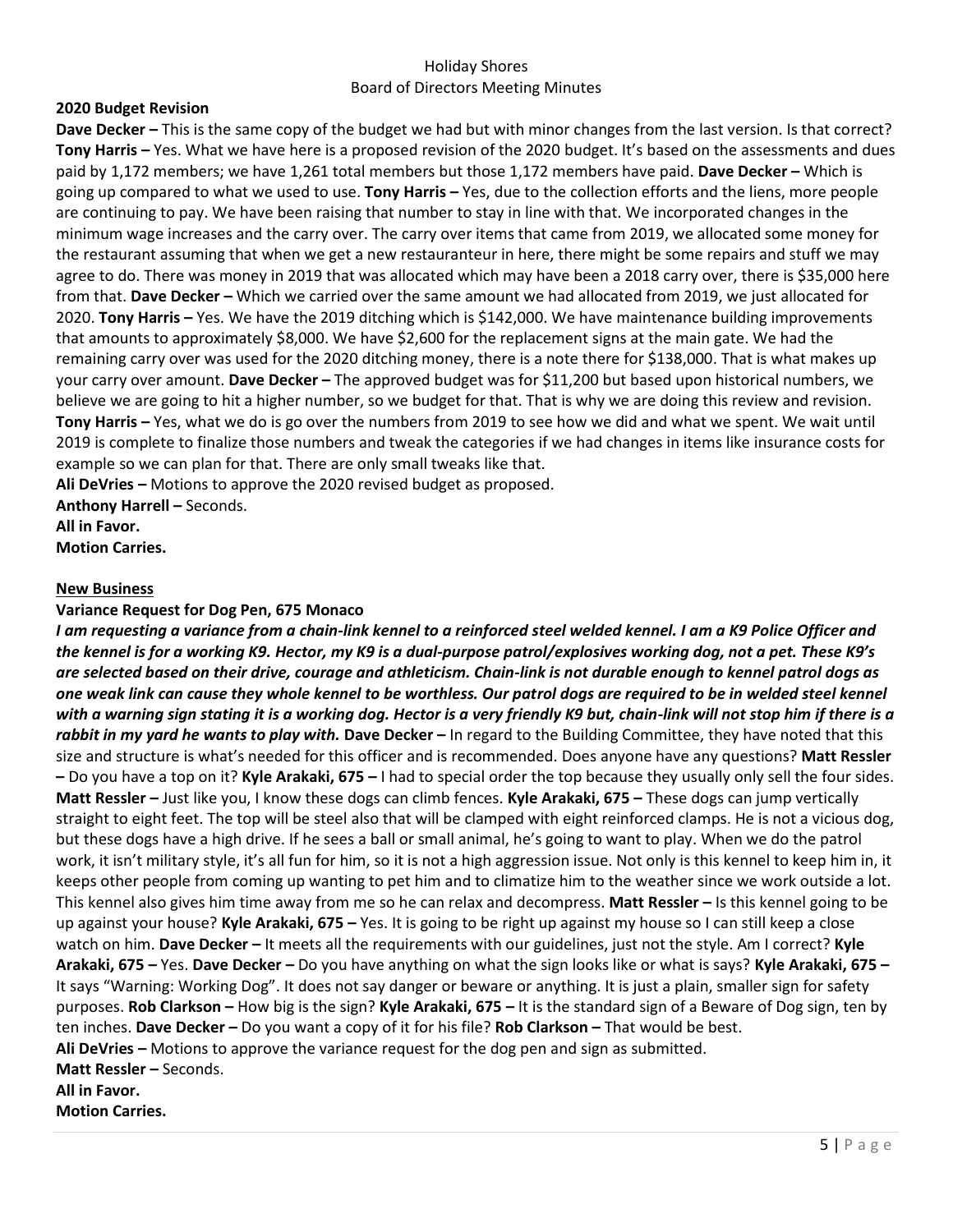## **Variance Request for Setbacks, 103 Shore Drive SW**

*I am requesting setback of approximately 41' from corner of deck to edge of water for the new home. Unable to mirror floorplan, putting the garage on the north side of lot as street/lot topography would make an unusable, steep driveway. The proposed home is at minimum square footage and pushed up against front building line with a 12' deep deck.* **Dave Decker –** In regard to the Building Committee, they feel the builder has meet all criteria to fit this house on the lot except the deck. They can't move footprint of home to accommodate. The plans they have provided are the bestcase scenario for this lot and we recommend this variance. **Ali DeVries –** Motions to approve the variance request as submitted.

**Monica O'Brien –** Seconds.

**All in Favor.**

**Motion Carries.**

## **Shoreline Erosion Prevention Proposal**

**Dave Decker –** We have a memo from the Lake Committee which spells out a lot of information regarding what and why. In our By-Laws, there is currently a by-law that states if somebody needs to perform erosion control work that the association can issue a requirement of a deposit for all the work which the association will hold, if they do not do the work in sixth months then the deposit is forfeited, that can be done once a year. We currently have the requirement/fine is \$3 per foot, the talking amount is \$100 per foot. The other main point of this is to require erosion control structures on seawalls on Su Twan, which they are currently not required. Also, if property is in a cove, area and is nominally affected by lake action. The suggestion is if we propose this, is to remove what's currently Section G, page number 15. I'm going to reverse things and talk about that one first. I believe based upon the Lake Committee's recommendation, if we make the changes to the Shoreline Erosion Prevention attachment, that this could go away, I think it should stay. It doesn't specifically talk about seawalls itself, it's just a general rule that all members are responsible for protecting the lake and it keeps pollution and siltation from their property. **Anthony Harrell –** If someone were to apply for new construction for a home on the lake, they would have to have the screens to protect the erosion, right? **Dave Decker –** And the people who aren't on the lake. **Roger Groth, 1027 –** Dave, we really went back and forth if we should have this by-law attachment 001 like we do or if we should incorporate it into the body of by-laws more. The reason we ended up with this, we took that exact language and put it into the new by-laws 001 making it redundant. **Dave Decker –** I missed that, I apologize. **Roger Groth, 1027 –** That's the only thing by-law 2G did, we put it in the opening statement. **Dave Decker –** I don't see anything in here that talks about whether this should continue as an attachment or just be another by-law. **Roger Groth, 1027 –** We discontinued it's current label and it's current placement in the by-laws and call it 001. It is a by-law, there is no doubt about that. It's almost a matter of formatting it if you just wanted to change that heading and place it somewhere in the body. **Dave Decker –** The reason I ask that question is going back to that one particular section. It's more overall and not just shoreline erosion control. If we get to that point, we will get to that point. I had missed you added that in, thank you. What is the Board's general thoughts on working on this to take it to the Annual Meeting this year? **Monica O'Brien –** Well, I think one thing to consider is that it's a draw down year, it will get people thinking. **Dave Decker –** To that point, we can trigger the effective date of this as part of the conversation of the proposal because the last time this was taken to the membership, it was struck down because people were afraid it was going to take effect immediately and they were not going to have things done and immediately fined. **Roger Groth, 1027 –** Which is part of this proposal is to start a couple years from now. **Dave Decker –** Learning from that, we can make sure that part of this by-law states when this will take effect. Thereby enabling no fine at that potential argument. For example, you wouldn't want to make this effective immediately or even requiring them to have something done for Su Twan lake because they haven't planned for this at all. That might be something you want to extend that, so it is not effective or forcible for them. That can be controllable. **Monica O'Brien –** I think it's reasonable trying to get it into this year's Annual Meeting. **Dave Decker –** I'm not hearing a no from the Board. The reason I ask because if we are going to do it, this is going to have to be pretty aggressively pursued, tweaked and changed in order for it to be in the packet. It is early enough for us to accomplish that, but we are going to have to aggressively do that. **Anthony Harrell –** I do have a question on this. Under this deposit, if you have unprotected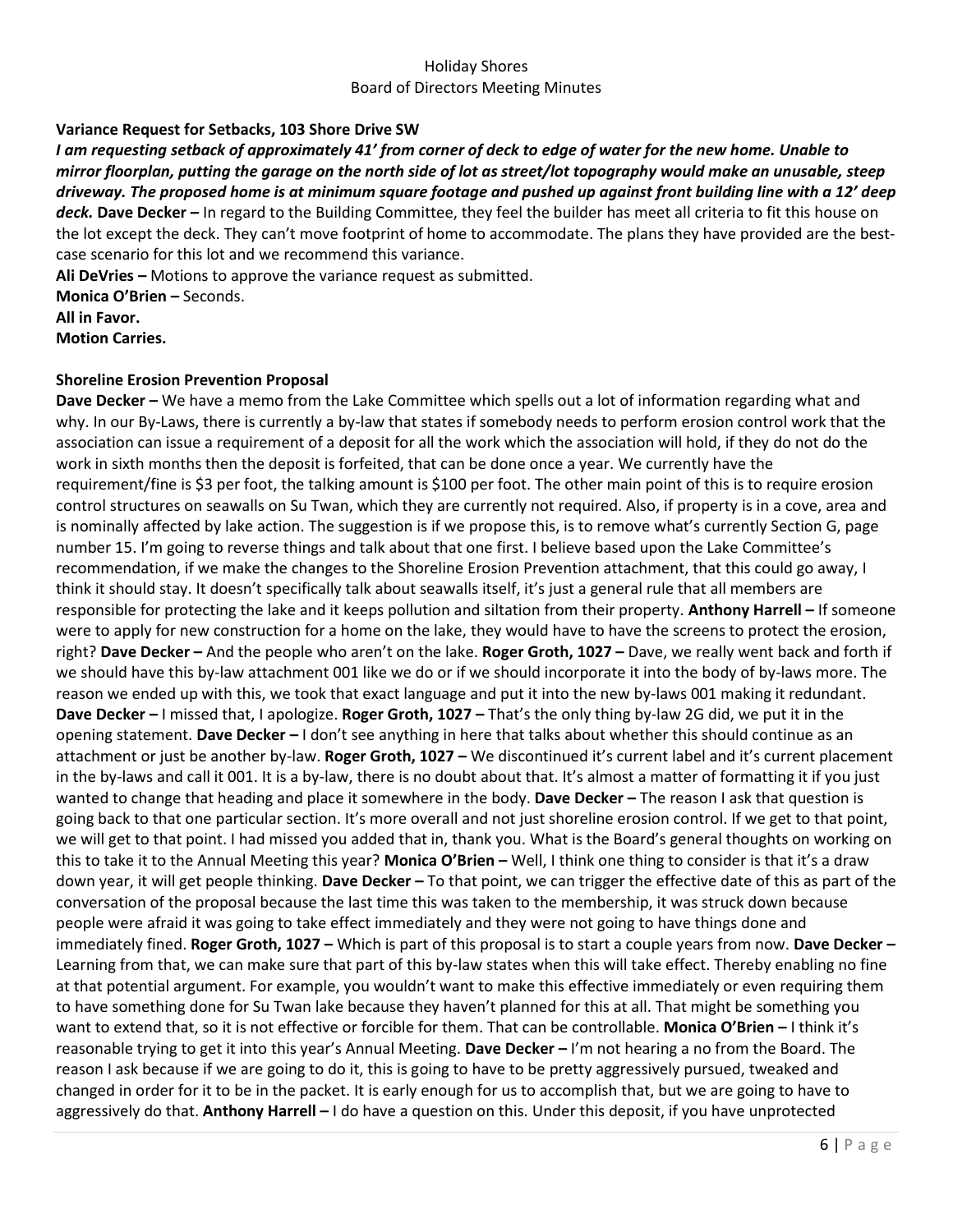#### Board of Directors Meeting Minutes

shoreline, we're requiring a \$100 per running foot of unprotected shoreline. If I have one-hundred feet of shoreline and it's unprotected, I need to pay \$10,000? **Roger Groth, 1027 –** No. The way this deposit is set up to give incentive to the homeowners to make the repairs on their existing seawall. **Anthony Harrell –** I understand that. **Roger Groth, 1027 –** This would probably impact six to fifteen homeowners each draw down year. That is about the number we'll see that won't do what they need to do. Ordinarily, it's a ten-foot section but it's only done if they fail to fix it in the notice period they are given by the Association. If they get a letter that says they need to fix ten feet of their seawall, and you've got until the end of the year to do it, the deposit requirement does not kick in until they fail to do that. The deposit requirement does not apply to a current unprotected lot. This by-law would then require the seawall. The deposit does not come into play in the Building Committee rules on putting in the seawall for the first time. **Anthony Harrell –** I think that needs to be spelled out clearly because when I read it, like for Su Twan since they do not have any erosion control. If I had one-hundred feet of shoreline, I would have to pay \$10,000 plus the expenses to have it fixed. **Roger Groth, 1027 –** The evolution of this started in 1984 when the Association required seawalls on the main lake, expect for coves because they have limited wake action. It wasn't until 1987 they created this deposit requirement to get people to maintain those seawalls. This language is extremely difficult to write, and it ties into the building rules, even when it doesn't look like it does. It also ties into the fines structure as well. **Tony Harris –** I think the wording is fine and I think you're both saying that if you're on Su Twan with one-hundred feet of no seawall, it would be \$10,000, if you only have one foot that needs repaired, that's \$100. **Roger Groth, 1027 –** The deposit requirement is not going to apply to Su Twan. **Anthony Harrell –** Are we going to use the word seawall in the verbiage? I'm not sure if I like that. **Roger Groth, 1027 –** We are using the term erosion control. **Dave Decker –** I think to Anthony's point, that needs to be clarified or it's not going to pass. We'll work on it. **Roger Groth, 1027 –** This is very difficult to write. I'm having trouble explaining this to guys who are also knowledgeable about this. **Dave Decker –** I think what you described needs to be a part of the bylaw itself because if it's not part of the by-law then it really doesn't exist, right? **Roger Groth, 1027 –** No, because it ducktails with the building rules. **Dave Decker –** I doubt anyone here has looked at the building rules and how it ties into this, which is our action item for the next meeting is to figure out how those two ducktail together. I didn't do it and I doubt the rest of them did it either. **Jerry Theodore, 1346 –** A couple things. Obviously, you've touched on the dollar amount, you can change that and same goes for the actual date. If you look at the deposit and how we have that worded, when I read it with the date we put, if the members on Su Twan do not build this erosion control structure by January 1, 2021, that is when the deposit comes in. **Dave Decker –** I'm sorry, but my understanding is that is when we can write them a letter and issue a notice to tell them to get the work done by a certain date. If it's not done by the certain date, then the deposit comes in. **Jerry Theodore, 1346 –** If the Board doesn't feel that is a reasonable date, then change it to 2022. We felt with the year plus before you give them any chance of it. The draw down does not affect Su Twan, obviously. Also, there is a piece in here that says rationale for change, you need to read that also and diagnose that because that explains a lot of what the whole reason for doing this. Also realize that the way this is worded, it excluded the lots on the main part of the lake on the original seawall. That and this would require erosion control. **Dave Decker –** I've heard that, and at some point I've seen that, but it's not on this original markup document. **Jerry Theodore, 1346 –** The reason it is changed here, we're saying all lakefront lots. **Dave Decker –** Is it in the actual 001 attachment? **Roger Groth, 1027 –** It's on page 26 of the Covenants and By-Laws, under Exemptions. **Tony Harris –** The changes would not invalidate exemptions that people already have. **Roger Groth, 1027 –** Yes, it does. The By-Laws chain a blanket exception for lots that backed up on the ends of coves. You can see there is a number of lots that are backed far into coves that do not have erosion control. Those may or may not be documented sometime in a building file but there is no master list of those that we know of. A blanket exception is going to be changed if you were to get this bylaw approved as written. **Tony Harris –** The blanket exception is those who are backed into a cove with limited wake action. I'm saying if we give specific exemptions to lot owners that come to the Building Committee meeting asking for an exemption for whatever reason and it was granted, they would still have that same exemption even though we changed this. **Roger Groth, 1027 –** You have to understand why we are looking at this differently today than when they did back in 1987. When Rob and staff saw Su Twan in it's lowered state this past year, they saw a lot of erosion. We took that logic from what they saw on Su Twan and we applied that to the main lake. The thinking in 1987 was that it was okay, but from looking at Su Twan now, it's probably not okay to have those unprotected lots after all these years. I would say if there is an exemption in a file, we need to restart that process. **Dave Decker –** A variance or an exception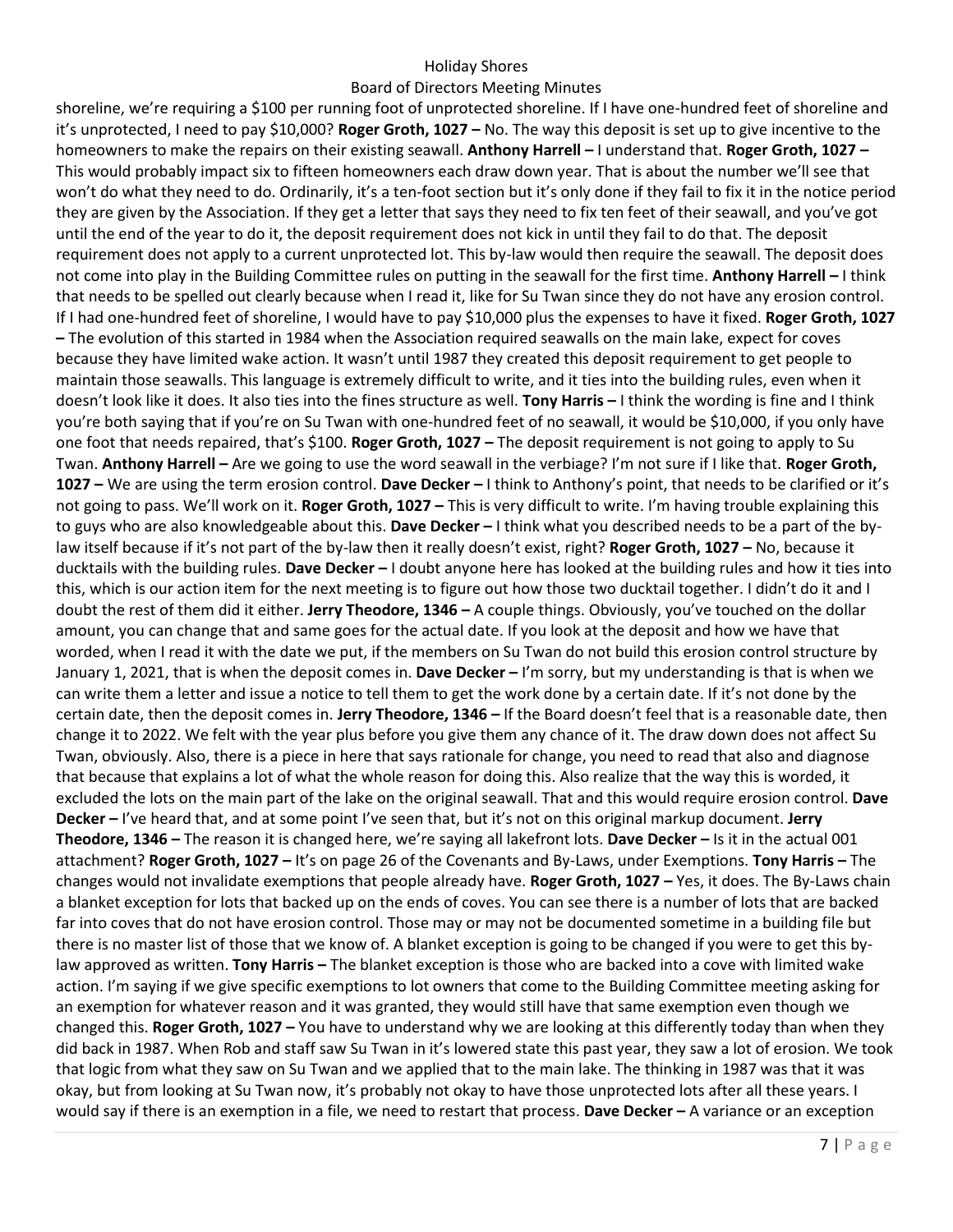## Board of Directors Meeting Minutes

would have been granted by the Building Committee, the Lake Committee, the Association or the Board, all of which can be revoked. **Tony Harris –** Really? **Dave Decker –** Sure. **Tony Harris –** If they were given an exemption, we have the right to change our mind and take it back? **Dave Decker –** That's what you're doing with the by-law. **Tony Harris –** That's my point. If you give someone a variance, like a variance for your deck to be closer to the water, they build it and we decide we don't like it after they spent all that money and we say they have to tear it down because it doesn't meet our rules. **Dave Decker –** There is a difference between what you can do and what you should do. **Tony Harris –** I just don't think you should be able to do that. **Roger Groth, 1027 -** I think it's judgmental on the Board's part if you want to advocate on this or not. You could say that you think we should have erosion control on Su Twan but not do anything on the main lake. You can do all of that but logic that brings you to wanting to require erosion control on Su Twan then that should apply to the remainder of the main lake. **Dave Decker –** Roger, based upon this verbiage, this doesn't need to be approved by anybody. If I go look at their property and it's eroding; the exemption should be taken away. **Monica O'Brien –** I agree. **Anthony Harrell –** Let's say I'm on Su Twan, obviously it's not getting beat up like your shoreline would on the main lake. If I was on the main lake, I would use four-inch riprap or something. On Su Twan, I'd put one-inch decorative river pebble. **Roger Groth, 1027 –** With soil cloth, you could get away with smaller size rock. **Dave Decker –** That's a whole different question. **Anthony Harrell –** You're saying erosion control, so what are we defining as erosion control in different areas? **Roger Groth, 1027 –** It will vary. **Anthony Harrell –** Who approves that? **Roger Groth, 1027 –** The Building Committee. **Dave Decker –** There is already a process for building a seawall or erosion control, you have to get a permit for a new structure. One of the phrases in here is that they apply for a variance through the Building Committee and it then comes to the Board for approval. *Conversation ensues.*

#### **Process for Voting at the Annual Meeting**

**Dave Decker –** Because we have a new process with allowing absentee voting. We need to revise what our approach is and how we are going to handle that voting and counting it. We need to document that process and it get it approved by the Board. I'm looking for a volunteer from the Board to work with the office on formalizing that process to present to the Board. Do I have any volunteers? **Anthony Harrell –** I can help out with that. I will connect with Angie and Rob. **Dave Decker –** Thank you. My recommendation is to take what we do with the Board of Directors voting today and build on top of that. With the expectation that when we have the Annual Meeting, I expect us to have some conversation before we turn in any votes. I wouldn't expect us to walk in here at the Annual Meeting and turn in our ballots. Obviously, people can do that, but I would expect us to have some conversation and then ballots are closed for by-law number one and so forth. That is the approach I would expect us to take so keep that in mind as you build the process. Does anyone disagree with that? **Tony Harris –** No, because that would allow time while for the ballot counters.

#### **2020 Road Plan**

**Dave Decker –** In our packets, we have a note from Rob Clarkson that describes the trap rock versus slag. Rob, what is your recommendation coming out of this? **Rob Clarkson –** The only concern I had was that the supplier that we used last year, they had an incident where they had to peel a road up due to non-adhesion. I don't believe they used the same oil that we use, they had a chemical reaction. My visual inspection on the roads in Hartford that were using this rock, it was much quieter, much cleaner and you do not have all that loose rock on the side of the road. If you look at the two aggregates, the slag is very pointy and jagged, the trap rock has a lot of flat edges on it. To me, the trap rock would be a better bonding surface to your oil due to it having a larger flat surface. **Dave Decker –** Is it your recommendation to go with the trap rock? **Rob Clarkson –** Yes. **Dave Decker –** What is the Board's thoughts? **Anthony Harrell –** Tony, on the budget we just approved, this was a part of that, right? **Tony Harris –** You would just have to use as much as you can for that dollar amount. Whether that be a few feet less of rock. **Anthony Harrell –** It wouldn't affect what we just did? **Tony Harris –** No. You have the same amount of money either way. **Dave Decker –** Does anybody object to it? **Tony Harris –** No, I like this idea.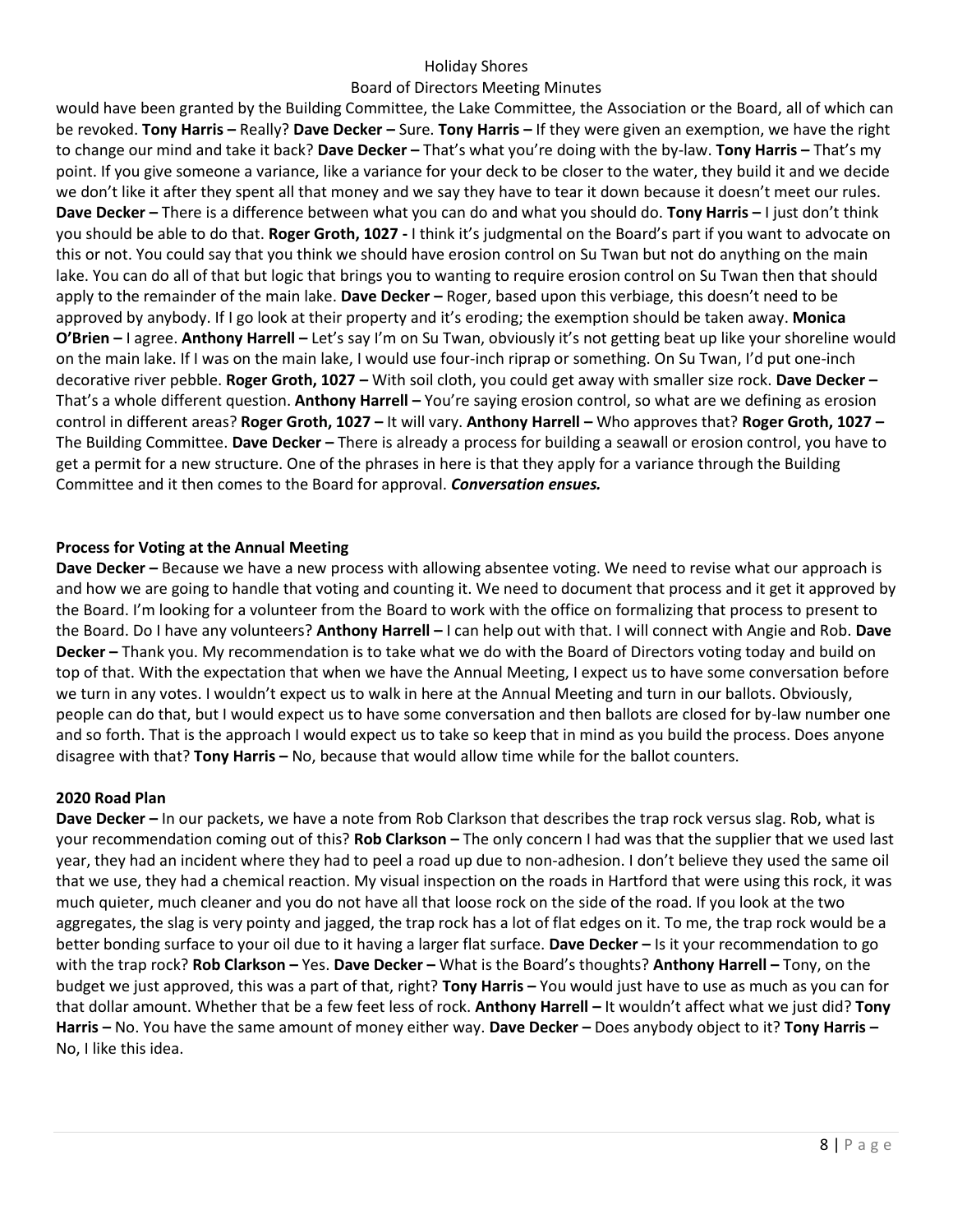## **Lien Fee Increase**

**Dave Decker –** We have another note from Rob in our packets regarding lien fees. The county has increased their lien fees from \$37 to \$60. At the Finance Committee meeting, we were discussing this, we believe we have to increase the amount we are charging to apply a lien and remove a lien. The first thought that comes to my head is \$120 to put it on and \$120 to remove it. The cost to do so from the county is \$60. **Ali DeVries –** I'm fine with that. **Anthony Harrell –** As am I. **Tony Harris –** I was going to advise \$100 to apply it and \$100 to remove it. **Monica O'Brien –** It takes a hefty amount of time to prepare these liens too. I was thinking \$125 and \$125 to make it an even \$250. **Dave Decker –** We currently charge \$75 to apply the lien. What do we want to charge? **Ali DeVries -** \$125. **Dave Decker –** Does anyone disagree with that? **Anthony Harrell –** I'm good with that.

**Ali DeVries –** Motions to raise the fees for applying a lien and removing a lien to be \$125 per event. **Monica O'Brien –** Seconds.

**All in Favor. Motion Carries.**

#### **Correspondence**

#### **Letter from Monica O'Brien**

*My husband and I are soon to be empty nesters and with that we are also downsizing for the next stages of our lives. We have accepted an offer on our last piece of Holiday Shores property with a closing date in mid-February. I will no longer be a member after the sell and therefore no longer able to serve on the Board of Directors. I will serve until the property closes. It is bittersweet feeling and hard to let go of the Shores. Thank you for allowing me the opportunity to serve you this past year. Holiday Shores is a great community that is continuing to grow and develop for the better and it is in good hands with the current leadership and employees.* 

**Dave Decker –** Monica, thank you for your service and I'm sorry to see you go. We need to start the process of looking for a replacement. **Matt Ressler –** I spoke with Shaun Diltz that if we need a filler for Monica's position, he would do it. I think with him being a past Board member who was approved by the membership in the past, he would be a good choice for those three months. **Dave Decker –** That is name number one. Which reminds me, have we established our Nominating Committee chairman? **Rob Clarkson –** The individual who chaired last year noted that if no one else would take it, he will do it again. We put something on our online sites, and no one has responded or inquired information. Monica's position will be up for election at this year's Annual Meeting along with two terms that will be open. **Dave Decker –** We will post Monica's letter on Facebook and our website to look for a member who is interested to fill Monica's position for a three-month timeframe. **Tony Harris –** Is there anywhere in our by-laws that states we must replace a Board member in a certain amount of time? **Dave Decker –** According to our by-laws, we are required to replace them within thirty-days of their resignation.

#### **Audit Rep Letter**

**Dave Decker –** Does everyone agree to us using Scheffel & Boyle this year? *The Board mutually agrees.*  **Tony Harris –** Motions to approve using Scheffel & Boyle as our auditors. **Monica O'Brien –** Seconds. **All in Favor. Motion Carries.** 

#### **Open Floor**

#### **Restaurant Committee**

**Matt Ressler** – We are running into a brick wall. Everyone we have spoken to has wanted to have the video gambling in the facility. I know the Board has been against it in the past, but I think we need to look into it again because we are getting a lot of push back. **Ali DeVries –** Do we want to take it to the membership to see how they feel? **Matt Ressler –** Could we put it on Facebook to get some feedback? **Dave Decker –** We could put a vote on Facebook asking does the membership agree or disagree with allowing video gaming in the restaurant. **Monica O'Brien –** That's a good start.